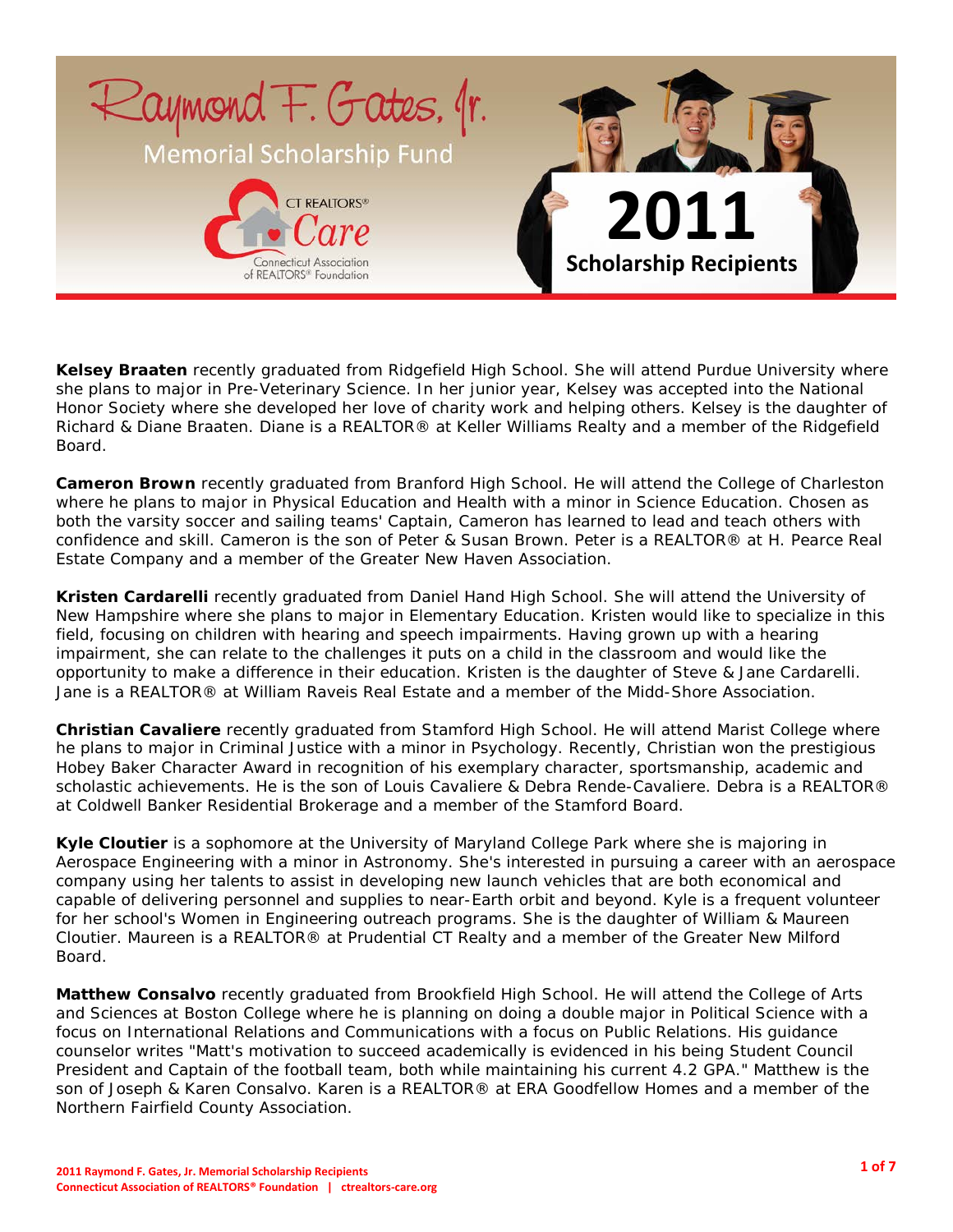**Joseph Cusano** recently graduated from Avon Old Farms School. He will attend Georgetown University where he wants to double major in Biology and Hispanic Studies with a minor in History and concentration in Pre-Med. Joseph attained "Headmaster's List" (GPA of 3.8 or higher) all four years of high school while being deeply involved school and community activities. Last year he earned the Trinity Book Award in recognition of his academic achievement and his service to the community. Joseph is the son of Robert & Maria Cusano. Robert is the Designated REALTOR® of Cusano Real Estate and a member of the Tri-County Board.

**Emily Damon** recently graduated from Ridgefield High School. She will attend Skidmore College where she plans to have a dual major of Economics and Environmental Science. As a member of her high school's Federal Reserve Challenge, her team competed against 80 teams during a competition at the New York Federal Reserve Bank, and ultimately came in third place! Emily is the daughter of James Damon & Kathleen Richards. Kathleen is a REALTOR® at Prudential CT Realty and a member of the Ridgefield Board.

**Moria Desmarais** recently graduated from Pomperaug High School. She will attend the University of Connecticut where she will major in Biology. Moria won the "Staff to Staff Excellence Recognition Award" as a junior volunteer at St. Mary's Hospital last August. It was at St. Mary's that she began believing that her dream of becoming an emergency room physician could become a reality. Moria is the daughter of Robert & Jacqueline Desmarais. Jacqueline is a REALTOR® at Bannon & Hebert Properties and a member of the Greater Waterbury Board.

**Jason DiPietro** recently graduated from Valley Regional High School. He will attend Wentworth Institute of Technology where he plans on majoring in Mechanical Engineering Technology. In addition to a challenging academic schedule, Jason has a strong sense of civic duty and has logged hundreds of volunteer hours in the community. Jason is the son of Joseph & Carolyn DiPietro. Carolyn is a REALTOR® at Prudential CT Realty and a member of the Midd-Shore Association.

**James Fayal** is in his senior year at the University of Maryland College Park where he is majoring in Finance. Last year, James was one of only 11 undergraduate students chosen out of 100 applicants to participate with MBA students in a highly selective Private Equity & Venture Capital course. His professor writes "He demonstrated an intellectual level commensurate with the MBA candidates and excelled at analyzing venture investments in a portfolio totaling over \$65 million." James is the son of James Fayal & Anne Haag. Anne is a REALTOR® at RE/MAX Coast & Country and a member of the Eastern CT Association.

**Michael France** recently graduated from Wolcott High School. He will attend the University of Connecticut Academic Center for Exploratory Students as a Pre-Pharmacy major. In school and in the community, Michael leads by example. He has a strong work ethic and always looks to see how he can make life better for people around him. Michael is the son of Stuart France & Linda Lambert. Linda is a REALTOR® at Fercodini Properties and a member of the Greater Waterbury Board.

**Maxwell Freccia** is a sophomore at Tufts University where he is majoring in Economics with a possible double major in Spanish and minor in Entrepreneurial Leadership. Currently Maxwell has a cumulative 3.88 GPA after taking a demanding freshman class load. A college professor writes that "He's unfazed by the countless challenges of freshman year, demonstrating the self-confidence one would expect of a student much later in his college career." Maxwell is the son of Vincent & Missy Freccia. Missy is a REALTOR® at The Real Estate Information Center and a member of the Stamford Board.

**Catherine Grasso** is a sophomore at Stonehill College where she is majoring in English with a possible Spanish or Communications minor. In addition to a rigorous academic schedule, she is the supervisor at the campus sports complex and is involved in both the English and Creative Writing Clubs. Catherine is the daughter of Ralph & Mary Beth Grasso. Mary Beth is a REALTOR® at Keller Williams Realty Trumbull and a member of the Greater Fairfield Board.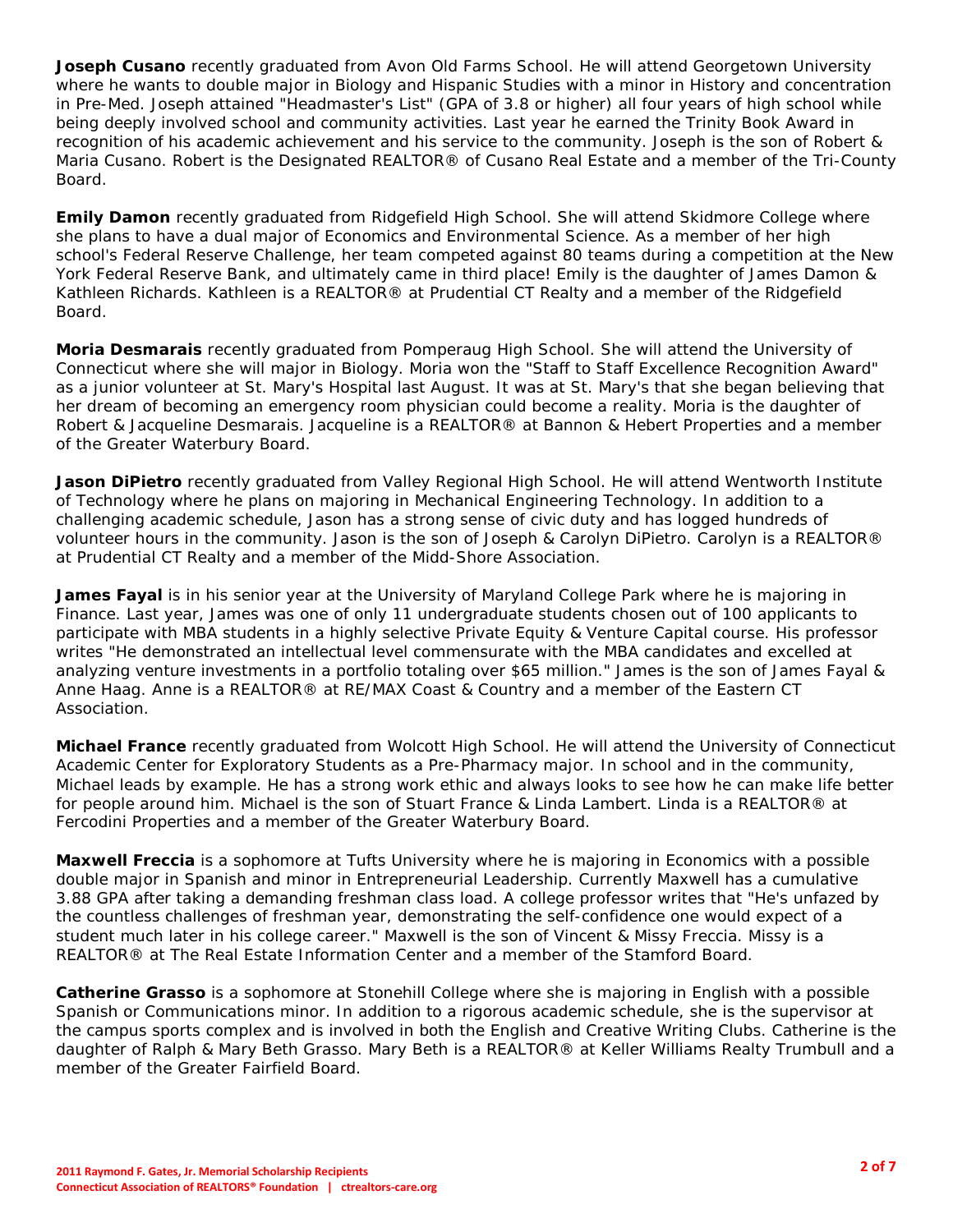**Katelin Grieco** is a junior at Saint Joseph's University where she is majoring in International Business with a minor in Italian. While at Saint Joseph's, Katelin has achieved Dean's List three semesters and has been inducted into the National Society of Collegiate Scholars. Not only does Katelin excel academically, but her extracurricular activity includes being elected an All-Star and team officer in field hockey. Katelin is the daughter of Mark & Becky Grieco. Becky is a REALTOR® at Prudential Premier Homes and a member of the Litchfield County Board.

**Abigail Hahn** recently graduated from Ridgefield High School. She will attend Colgate University where she plans to major in Environmental Economics. Abigail has been an active member and officer of Ridgefield's National Charity League dedicating over 200 hours to this group. In addition, she is actively involved in several other community organizations, is an exceptional dancer and a member of the National Honor Society. Abigail is the daughter of William & Sally Hahn. Sally is a REALTOR® at William Pitt Sotheby's International and a member of the Ridgefield Board.

**Bridget Hegarty** is a junior at Cornell University where she is majoring in Environmental Engineering. As a member of the Society of Women Engineers, she has volunteered at countless activities including acting as Chair for two Girl Scout Days. Her involvement allows Bridget to apply knowledge that she's gained in the classroom, as well as excite others about engineering and science in general. Also noteworthy, Bridget received a perfect SAT score in Critical Reading. She is the daughter of Jim & Donna Hegarty. Jim is a REALTOR® at Hegarty & Company Real Estate and a member of the Northern Fairfield County Association.

**Jake Hennessy** recently graduated from New Canaan High School. He will attend the University of Miami where he plans to double major in Mathematics and Secondary Education. Taking predominately Honors and AP classes, he is no stranger to academic challenges. Jake excels in just about everything and even got a perfect SAT score in math! Jake is the son of James & Janis Hennessy. Janis is a REALTOR® at Brotherhood & Higley and a member of the New Canaan Board.

**Christopher Hunter** recently graduated from Newtown High School. He will attend Columbia University where he plans to study Music Theory and Composition. A National Honor Society members since his junior year, Christopher excelled in his coursework consisting of all AP and Honors classes. His passion, however, is music which has been clearly demonstrated through the opening of his own music studio (as a sophomore in high school) and his numerous credits as a singer, accompanist, ensemble member and music teacher. Christopher is the son of Brian & Maureen Hunter. Brian is a REALTOR® at Home Hunters CT Realty and a member of the Newtown Board.

**Emily Kessler** recently graduated from The Ethel Walker School. She will attend Muhlenberg College where she will be taking a variety of classes in the next few years to determine her major. Displaying the ideal mixture of academic excellence and school/community involvement, Emily's enthusiastic approach to every aspect of her life is evident. Emily played a sport every season in high school and was Captain of both varsity soccer and varsity basketball. She's an active member of several campus clubs and attained High Honors during every marking period. Emily is the daughter of Raymond & Linda Kessler. Linda is a REALTOR® at William Raveis Real Estate and a member of the Greater Hartford Association.

**Cecillia Lee** recently graduated from Darien High School. She will attend Cornell University where she plans to pursue her interest in medicine within their College of Human Ecology with a major of Human Biology, Health and Society. Cecillia is a certified EMT and member of Post 53, her school's student run ambulance first responder group. In addition, she has a distinguished academic record and is a first chair violist in the orchestra. Cecillia is the daughter of David & Sue Lee. David is a REALTOR® at RealtyQuest and a member of the Mid-Fairfield County Association.

**Michael Louie** recently graduated from Brien McMahon High School. He will attend the University of Illinois College of Agricultural, Consumer and Environmental Sciences where he plans to major in Agricultural and Biological Engineering. Past President of the National Honor Society, leadership is Michael's middle name. His goal is to be a leader in researching alternative fuels. Outside of academics, Michael is Section Leader in both marching band & jazz band. Michael is the son of Paul & Katie Louie. Paul is a REALTOR® at Prudential CT Realty and a member of the Mid-Fairfield County Association.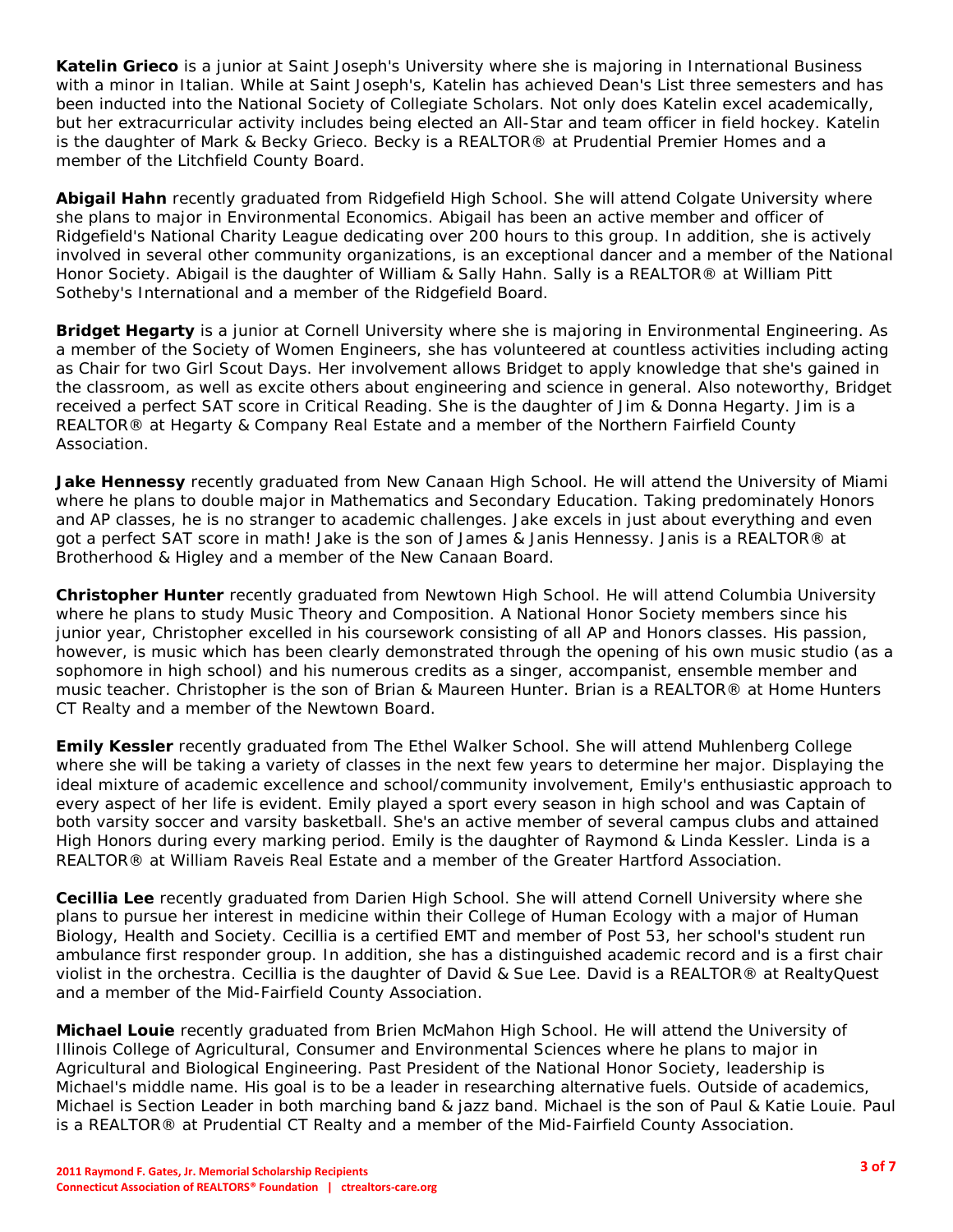**Megan Mabee** is a sophomore at the University of Connecticut where she is majoring in Pre-teaching. Her professor writes "Megan has already demonstrated enormous commitment to working with children, as a classroom aide, childcare provider, Big Sister, and much more. Her impressive academic record speaks to her strong work ethic and academic ability, and her record of public service and community involvement is remarkable." Megan is the daughter of Michael & Leigh Mabee. Leigh is a REALTOR® at Connie Murawski REALTORS® and a member of the Greater Bridgeport Board.

**Danielle Marshak** is a junior at Brown University where she is majoring in Applied Mathematics & Economics. At Brown, she is Finance Director of their daily newspaper with the task of organizing and improving their books. Her advisor is in awe of her ability to plan and says "she should teach courses to professionals on time management!" Danielle also achieved perfect 800 SAT scores in both writing and critical reading. She is the daughter of Craig Marshak & Lynn Walkoff. Lynn is a REALTOR® at William Pitt Sotheby's International and a member of the Mid-Fairfield County Association.

**Bryan Murphy** recently graduated from Wilton High School. He will attend Northwestern University School of Engineering and Applied Sciences where he plans to study Engineering. No only did Bryan receive a perfect SAT score in Math, he attended the highly selective Hampshire College Summer Studies in Mathematics program. One of only 40 students nationwide to be invited, he was encouraged to think creatively, appreciate the beauty of mathematics and discover new concepts. Bryan is the son of Jim & Gail Murphy. Gail is a REALTOR® at Higgins Group and a member of the Mid-Fairfield County Association.

**Kristin Musser** is a sophomore at The Art Institute of Boston at Lesley University where she is majoring in Illustration and Graphic Design. As an accomplished artist, Kristin often uses her talents to help the community. She has designed pins sold at a fundraiser for Haiti and ceramic bowls sold as a fundraiser at local soup kitchens. Between classes and work, she continues to find many different outlets to volunteer including giving food to the homeless, raising money for AIDS charities and assisting students with special needs. Kristin is the daughter of Vance & the late Kathleen Musser. Her Aunt, Delaine Trahan, is her legal guardian. Delaine is a REALTOR® at Browning & Browning Real Estate and a member of the Eastern CT Association.

**Shana Namm** recently graduated from Brien McMahon High School. She will attend Brandeis University where she plans to major in Psychology with a minor in French. A member of buildOn, a service organization working to enhance education and empower youth to make a positive difference in their communities, Shana has logged hundreds of volunteer hours raising money to help build schools in underdeveloped countries. A past member of buildOn's Youth Advisory Council, Shana hopes to continue to shape buildOn's success in the region while at Brandeis. Shana is the daughter of Mark Namm & Wendy Engel. Mark is a REALTOR® at Prudential CT Realty and a member of the Mid-Fairfield County Association.

**Taylor Noel** recently graduated from Robert E. Fitch High School. She will attend Northeastern University where she plans to major in Industrial Engineering. Her advisor considers Taylor to be the "total package". "She's a phenomenal student, great athlete and has a dynamic and respectful personality/character. She is by far one of my top students on many different levels." Taylor is the daughter of Michael Noel & Joni Harper. Joni is a REALTOR® at Coldwell Banker Residential Brokerage and a member of the Eastern CT Association.

**Karyna Perez** recently graduated from Shelton High School. She will attend the University of Connecticut where she plans to pursue Chemistry as a major with a focus on Engineering or Research. In an effort to help save her favorite extracurricular program, color guard, Karyna coordinated a summer camp to increase interest in the activity. This was a huge success and even began coaching several girls after school in an effort to build a strong foundation for the activity's future. Karyna is the daughter of Antonio & Camille Perez. Camille is a REALTOR® at Coldwell Banker Frascatore and a member of the Valley Association.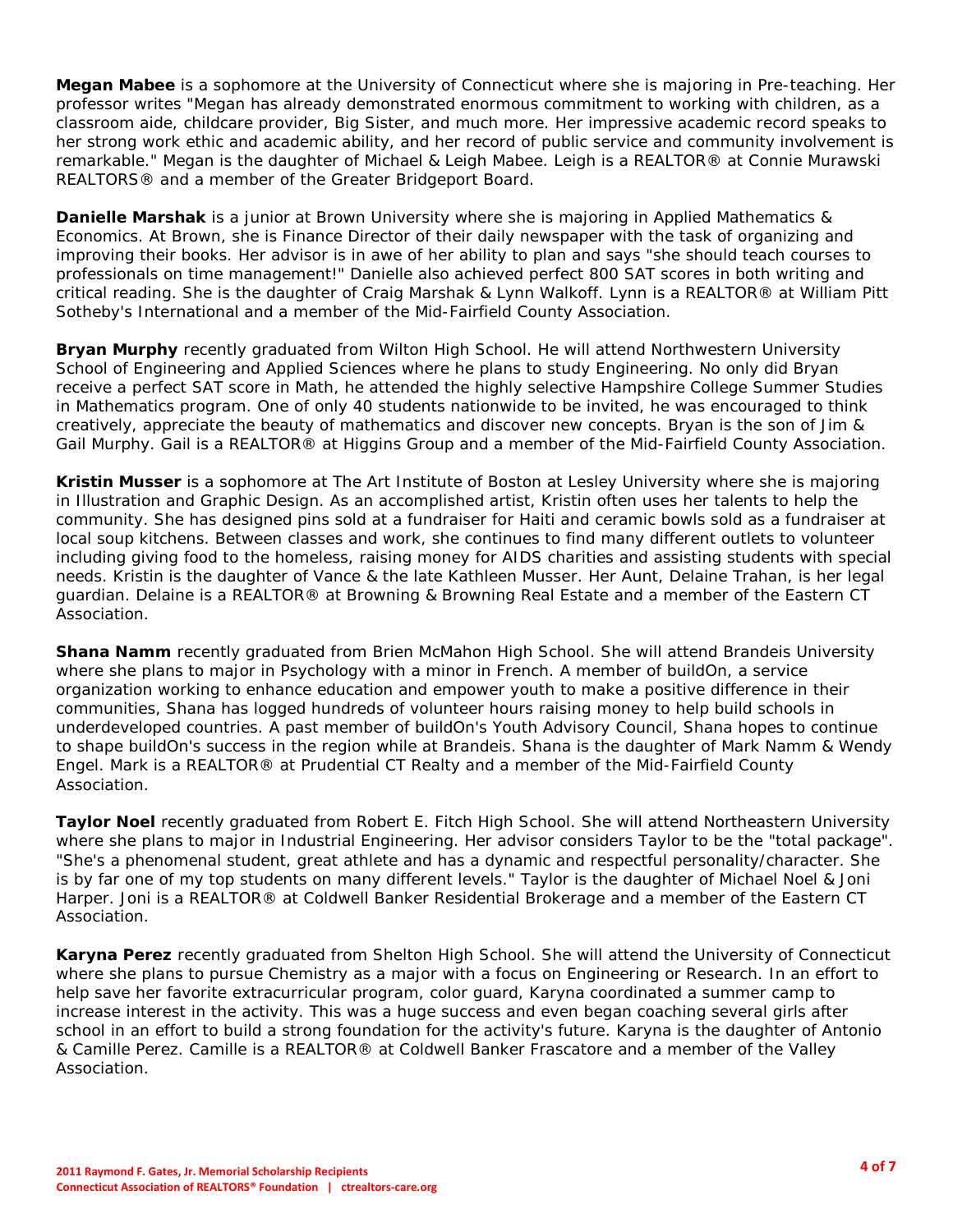**Michael Perugini** recently graduated from The Taft School. He will attend Yale where he will study Economics, Political Science and Computer Science with a dual major in two of the three. Valedictorian of his class, Michael is no stranger to academic excellence. Not only did he achieve a perfect SAT score in writing, he's also a National AP Scholar. Most impressive, Michael's GPA is the highest on record at his school for the last 13 years. Michael is the son of Michael Perugini Sr. & Kimberly Gamble-Perugini. Kimberly is a REALTOR® at Showcase Realty and a member of the Greater Waterbury Board.

**Elizabeth Poeltl** recently graduated from Newtown High School. She will attend Iona College where she plans to major in Psychology. Not only does Elizabeth have a strong academic record earning high honors every marking period, she was also Captain of the varsity swim & dive team. Over the last several years, Elizabeth has sought ways to assist those in need by fundraising for AIDS awareness, giving free swimming lessons and helping other students with difficult situations through her school's peer Guidance Honors Association. Elizabeth is the daughter of John Poeltl & Bobbie Poeltl Abagnale. Bobbie is a REALTOR® at Halstead Property and a member of the Mid-Fairfield County Association.

**Samantha Rehr** recently graduated from Weston High School. She will attend the University of Michigan School of Music, Theatre and Dance where she plans to pursue a Bachelor of Fine Arts within their acting program. Her counselor writes she "has developed into a talented musician, accomplished artist and awe inspiring actress. She has a true appreciation for fine literature, an extensive art portfolio and confidence in expressing herself artistically (in both visual and performing arts)." Samantha is the daughter of Lawrence & Deborah Rehr. Deborah is a REALTOR® at Camelot Real Estate and a member of the Mid-Fairfield County Association.

**Michael Rinaldi** recently graduated from Ridgefield High School. He will attend Northeastern University, College of Business Administration where he plans to double major in Accounting and Finance. Michael is a natural leader and served as the state Future Business Leaders of America Vice-President. A well-rounded individual, he is a member of the National Honor Society, a member of the varsity hockey team, has a part-time job and even writes weekly articles for the sport section of the local paper. Michael is the son of Stephen Rinaldi & Annmarie Del Franco. Annmarie is a REALTOR® at Prudential CT Realty and a member of the Ridgefield Board.

**Lauren Salvatore** recently graduated from Brookfield High School. She will attend the University of Delaware College of Agriculture and Natural Resources where she plans to study Food Science and Technology. A foodie at a young age, Lauren's goal is to learn about the foods we eat and about the role food plays in different cultures. Lauren is the daughter of Pasquale & RuthAnne Salvatore. RuthAnne is a REALTOR® at ERA Goodfellow Homes and a member of the Northern Fairfield County Association.

**Monica Seguro** recently graduated from East Catholic High School. She will attend the University of Hartford Barney School of Business where she plans to major in Marketing. Her motto is "Enjoy life, be happy." This holds true for everything Monica does from being a Student Ambassador to volunteering at parish retreats. As a Portuguese folk dancer, Monica is able to spread her motto of happiness to different communities throughout the state. Monica is the daughter of Lucio & Susan Seguro. Susan is a REALTOR® at Coldwell Banker Residential Brokerage and a member of the Greater Hartford Association.

**Richard Senft** is in his senior year at Rochester Institute of Technology where he is majoring in Game Design and Development. Facebook is a big part of his education and work. In addition to receiving a summer scholarship for work in a Facebook environmental awareness game, he was part of a topcontender group for the Hidden Agenda contest - where they created educational Facebook games. From there, Richard was offered a summer job with the makers of Facebook's Farmville. After graduation he plans on becoming a lead programmer to a triple-A title project. Richard is the son of Richard & Vivian Senft. Vivian is a REALTOR® at Coldwell Banker Residential Brokerage and a member of the Midd-Shore Association.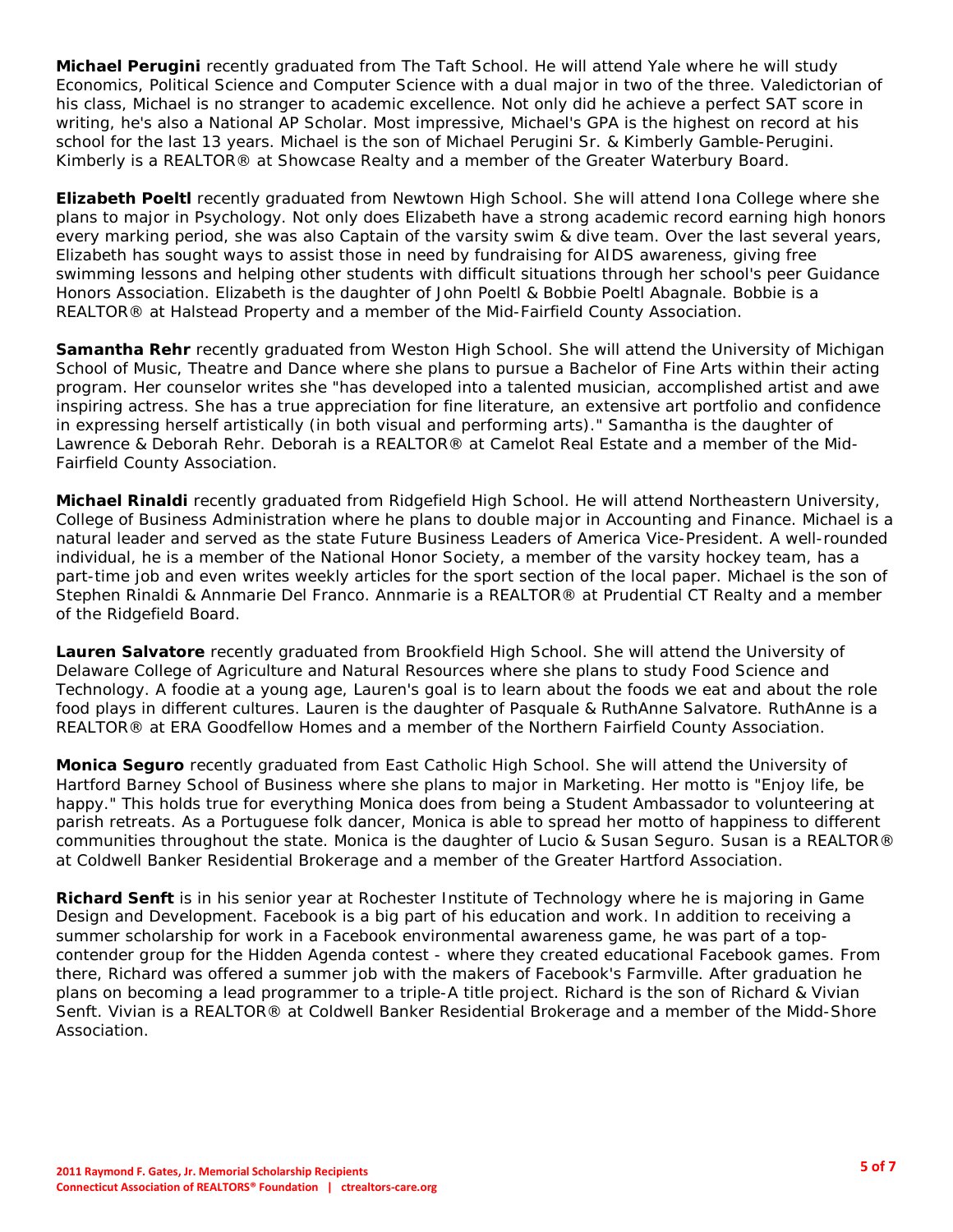**Brandon Sherrod** recently graduated from Choate Rosemary Hall. He will attend Yale where he plans to major in Political Science. He has been on several state basketball championship teams and won several Player of the Year & MVP awards. In his "spare" time, Brandon is a mentor and volunteers at his local food pantry. His counselor writes that Brandon is much more than a star athlete. He's "an enthusiastic scholar, dedicated thespian and impressive baritone singer." Brandon is the son of Ricky & Cassandra Sherrod. Ricky is a REALTOR® at Keller Williams and a member of the Greater Bridgeport Board.

**Alissa Silber** recently graduated from Newtown High School. She will attend Western Connecticut State University where she plans to major in Professional Writing. Alissa is the founder and President of her school's Animal Concerns Club where she uses her compassion for animals to lead a team of students to help many of the local animal organizations. They've helped find lost cats, donated hundreds of pounds of dog and cat food and even helped feed the birds during harsh winter months. Alissa is the daughter of Dave & Lorrie Silber. Lorrie is a REALTOR® at Coldwell Banker Residential Brokerage and a member of the Newtown Board.

**Devin Skolnick** recently graduated from Staples High School. She will attend the University of Wisconsin - Madison where she plans to pursue a degree in Family, Consumer and Community Education. Staples High School newspaper, Inklings, where Devin was the Editor-in-Chief, gained national recognition this past year by winning the Columbia Scholastic Press Association's Gold Crown Award! Accepted into the prestigious Yale Daily News Summer Journalism program, last summer Devin honed her skills during this week-long intensive course study. Devin is the daughter of David & Linda Skolnick. Linda is a REALTOR® at Prudential CT Realty and a member of the Mid-Fairfield County Association.

**Joseph Testa** recently graduated from Cheshire High School. He will attend the College of The Holy Cross where he plans to study Pre-Med with a major in Biology. Joseph was "town manager" in the YMCA Youth & Government program. Receiving academic high honors all semesters, Joseph successfully balanced a rigorous class schedule, volunteer commitments and multi-season sport teams. He played varsity volleyball, was Captain of varsity soccer, and was even recognized as a Record Journal Scholar Athlete. Joseph is the son of Joseph & Ione Testa. Ione is a REALTOR® at Sally Bowman Real Estate and a member of the Greater New Haven Association.

**Laura Tibbetts** recently graduated from Darien High School. She will attend Principia College and currently has an undecided major. As a sophomore, Laura was inducted into the French Honors Society and the following year into the National Honor Society. She does a yearly fundraiser, a Haunted House, which benefits Unicef and is highly anticipated and a huge success. On top of this, Laura hasn't missed a day of school since fourth grade - when she only missed one day! Laura is the daughter of John and Caroline Tibbetts. John is the Designated REALTOR® of Connecticut Waterfront Properties and a member of the Darien Board.

**Lara Tiramani** recently graduated from Greenwich High School. She will attend the University of Wisconsin - Madison where she plans to pursue courses in Biology. She balanced a challenging course schedule with an even more demanding extracurricular calendar, including about 14 hours a week doing crew. She was the Crew Captain and lead the team to a national competition. Her many achievements include induction into the National Honor Society, the United States Achievement Academy and winning the American Sign Language Foreign Language award Lara is the daughter of Fiona Tiramani. Fiona is a REALTOR® at William Raveis Real Estate and a member of the Greenwich Association.

**Laura Wagner** is finishing up her final year at the University of Connecticut where she is majoring in Biology. This semester, Laura is taking part in a once-in-a-lifetime opportunity, a "Semester At Sea". She'll travel by boat to fourteen countries taking part in service projects at each port. After graduation, she plans to work as a medical researcher in a laboratory setting and then enroll in a science graduate program. Laura is the daughter of John & Debra Wagner. Debra is a REALTOR® at Neumann Real Estate and a member of the Ridgefield Board.